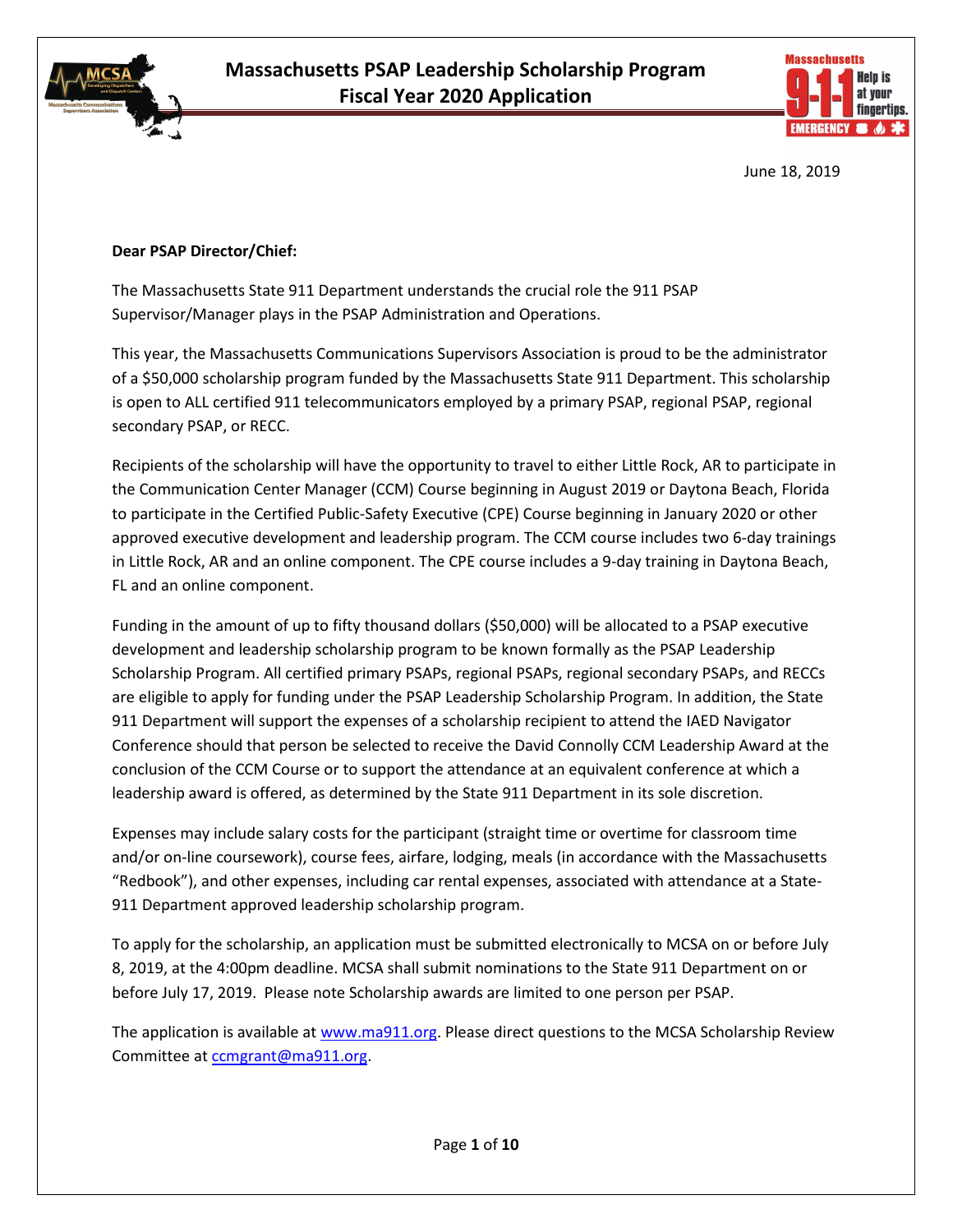

**About the CCM Program:** The nationally acclaimed **Communications Center Manager's (CCM) Course**  involves a serious commitment to one's development as a PSAP Leader. It is a one-of-a-kind program that presents the latest management and leadership practices used by emergency service providers around the world. It has proven to be successful for business leaders and students in implementing effective changes in today's communication center. Their small classroom sizes allow motivated individuals to come together for two dynamic and separate weeks of education and training. A tight-knit group of up to 40 students progress through the program together, interacting and working on projects as a member of a team. Just as important in the process is building a lifelong network of peers and colleagues.

CCM provides a comprehensive foundation of management/leadership theory, practice, and case studies with a proven curriculum that covers human resources, finance, customer and media relations, operations, personal development, administration, legal issues, managing technology, and emerging issues all materials presented have immediate application in the communication center.

The course has both an online and in-person classroom component including:

- Participate in 4 online exercises prior to attending the first classroom week in Little Rock, AR.
	- o Online Sessions Begin: August 5, 2019, Onsite Week 1: September 8-13, 2019, Onsite Week 2: October 27-November 1, 2019.
- Attendance at the first 6-day workshop held at a facility in Little Rock, Arkansas. Class begins at 8:00am on Sunday, September 8, 2019 and ends at 3:00pm on Friday, September 13, 2019. Class participants should plan to arrive no later than Saturday evening, September 7, 2019.
- More involvement in various online activities and assignments after returning from Little Rock, AR will typically include a self-assessment and an intensive online group project.
- Attendance at the second 6-day workshop held at a facility in Little Rock, Arkansas. Class begins at 8:00am on Sunday, October 27, 2019 and ends at 3:00pm on Friday, November 1, 2019. Class participants should plan to arrive no later than Saturday evening, October 26, 2019.

More information on the CCM Course is available at: http://www.fitchassoc.com/conferences-andeducational-programs/communications-center-manager-ccm-course/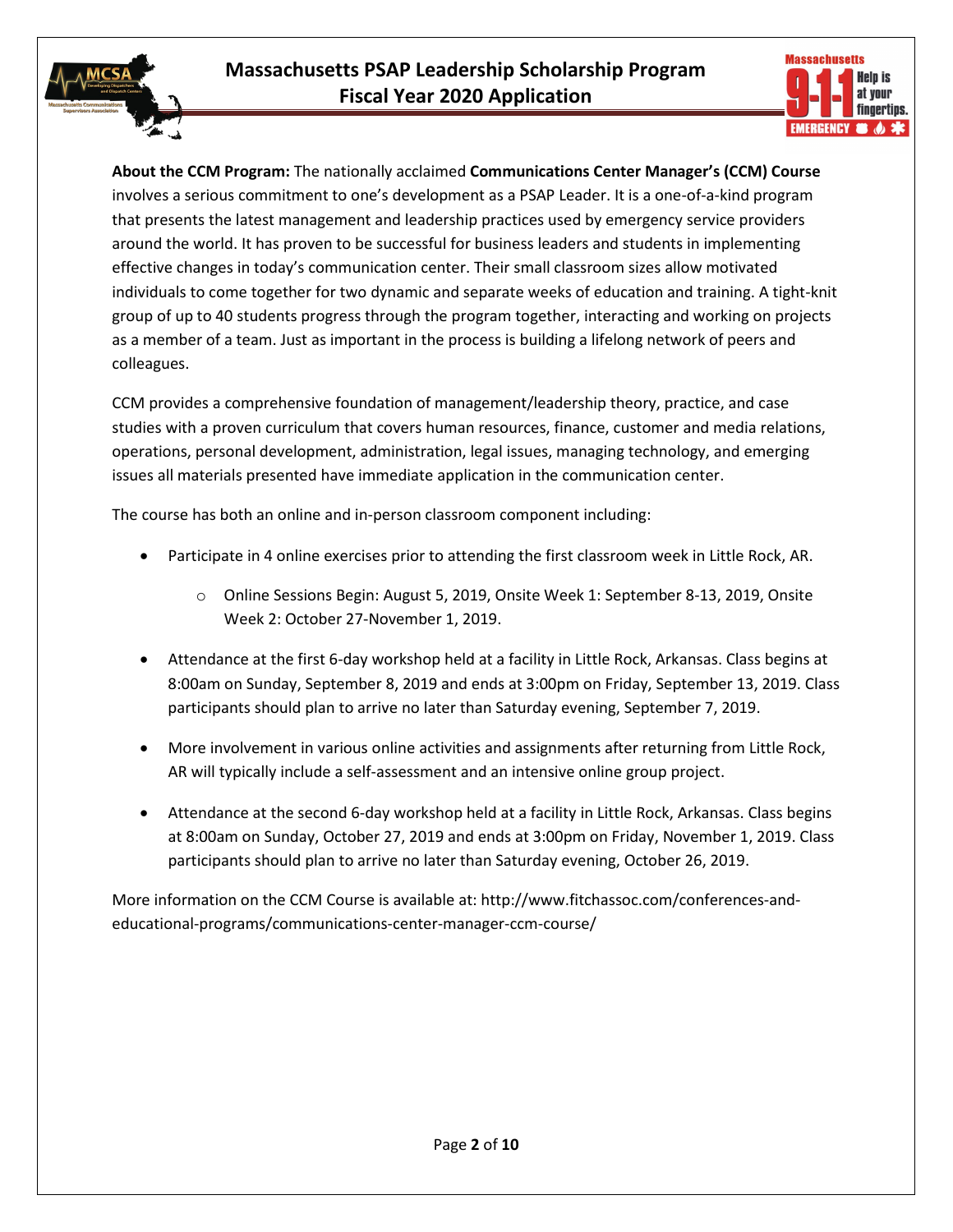

**About the CPE Program:** APCO's **Certified Public-Safety Executive (CPE) Program** is designed to elevate professionalism, enhance individual performance, and recognize excellence in the public safety communications industry. Participants may be managers, supervisors, agency executives, or others whose work and life experiences have motivated them to learn the necessary skills to successfully lead organizations within the complex and ever-changing environment in which public safety agencies operate. This program consists of no more than 20 students during each session.

Drawing on resources from renowned leadership professionals and distinguished academic sources, the program allows participants to explore topics that include management versus leadership, models and theories of leadership, leadership styles, public safety leadership issues, and executing and managing change. Program instructors include masters and doctoral level professionals in the field of organizational development and leadership who bring a wealth of academic and practical experience to the program.

The course has both an online and in-person classroom component including:

- Participating in two 12-week online courses prior to attending the classroom week in Daytona Beach, Florida. Online Session Begins: January 1, 2020
- Attendance at the nine-day capstone course held at APCO Headquarters in Daytona Beach, Florida.

### **APCO's CPE program requires the applicant meet one of three pieces of eligibility criteria in order to be accepted to the program.**

An applicant must:

- Possess an associate's degree or higher **OR**
- Be a graduate of APCO's Registered Public-Safety Leader (RPL) Program **OR**
- Have a high-school diploma AND a minimum of 10 years' experience in public safety communications at the supervisor, manager, or director level.

More information on the CPE Course is available at: [https://www.apcointl.org/training-and](https://www.apcointl.org/training-and-certification/leadership-programs/certified-public-safety-executive-cpe-program.html)[certification/leadership-programs/certified-public-safety-executive-cpe-program.html](https://www.apcointl.org/training-and-certification/leadership-programs/certified-public-safety-executive-cpe-program.html)

Sincerely, The Executive Board Massachusetts Communications Supervisors Association [www.ma911.org](http://www.ma911.org/)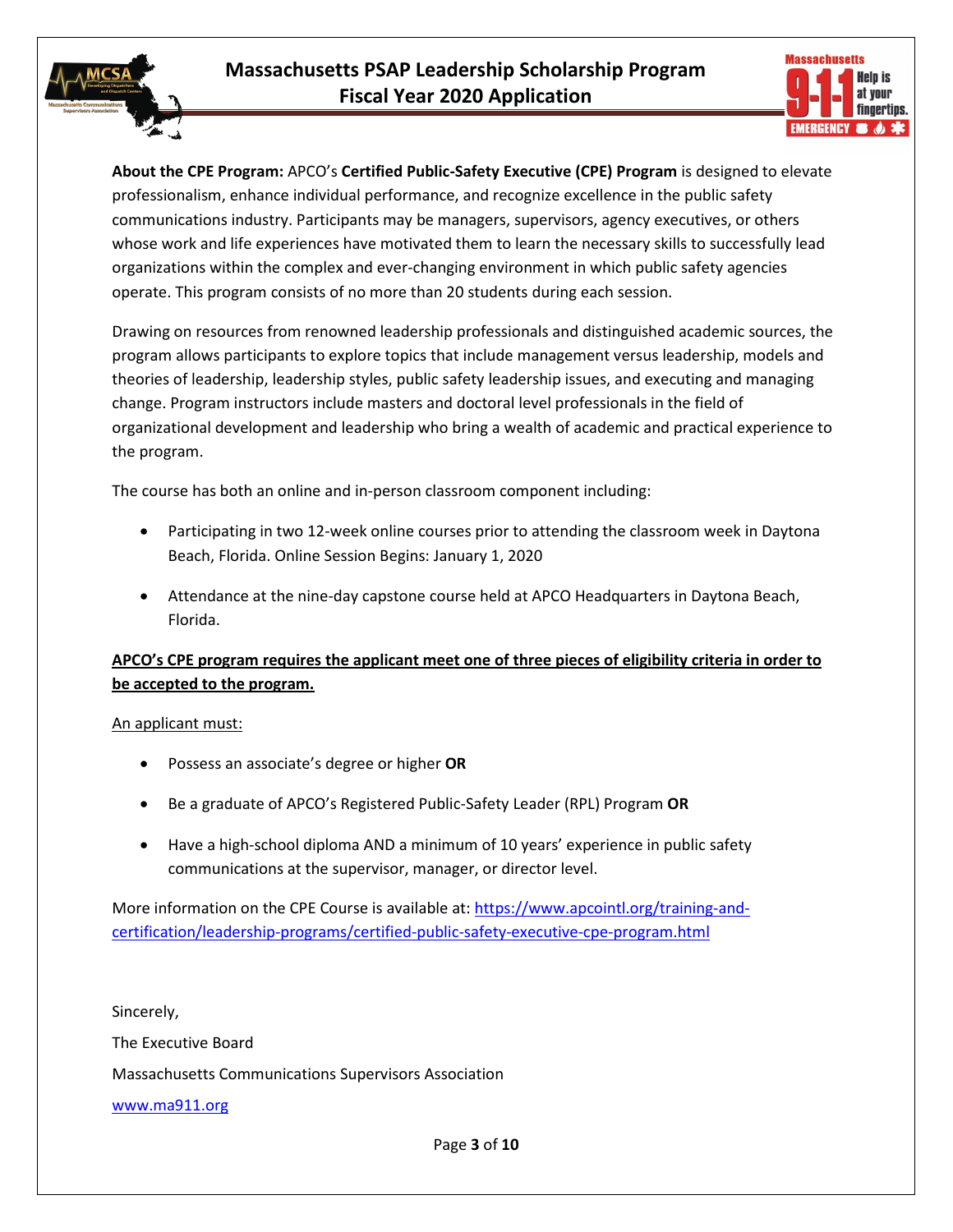



### **OFFICIAL APPLICATION**

The Massachusetts State 911 Department understands the crucial role the 911 PSAP Supervisor/Manager plays in the PSAP Administration and Operations.

This year, the Massachusetts Communications Supervisors Association is proud to be the administrator of a \$50,000 scholarship program funded by the Massachusetts State 911 Department. This scholarship is open to ALL certified 911 telecommunicators employed by a primary PSAP, regional PSAP, regional secondary PSAP, or RECC.

Recipients of the scholarship will have the opportunity to travel to either Little Rock, AR to participate in the Communication Center Manager (CCM) Course beginning in August 2019 or Daytona Beach, Florida to participate in the Certified Public-Safety Executive (CPE) Course beginning in January 2020. The CCM course includes two 6-day trainings in Little Rock, AR and an online component. The CPE course includes a 9-day training in Daytona Beach, FL and an online component.

#### **Eligibility requirements for this scholarship application include the following:**

- Applicant must have a minimum of 3 years in the emergency telecommunications field.
- Applicant must complete all coursework and requirements for their chosen course and receive a certificate of completion or certification in order to be eligible for reimbursement. Coursework and requirement information may be obtained from the course vendor.
- Agencies of selected applicants must have submitted their FY 2019 Certificate of Compliance with the State 911 Department prior to the selected applicant being awarded the PSAP Leadership Scholarship Grant Funds.

The applicant must complete the scholarship application in full and submit electronically all required documentation; including this application form, work history, letter of recommendation from the head of your agency, reason for application, self evaluation, outline of contributions, and future goals. Application package must be received no later than 4:00pm on Monday, July 8, 2019.

Upon completion of the course, applicant agrees to participate in a minimum of one presentation at a training event or MCSA/State 911 Department Meeting.

Once selected, applicant will access course dates and information through Fitch and Associates (CCM) at [www.fitchassoc.com](http://www.fitchassoc.com/) or through APCO International (CPE) at [www.apcointl.org.](http://www.apcointl.org/)

Agencies supporting this endeavor will be reimbursed for: salary costs (straight time or overtime for classroom time and/or on-line coursework), course fees, airfare, lodging, meals (in accordance with the Massachusetts "Redbook"), and other expenses, including car rental expenses, associated with attendance at a State-911 Department approved leadership scholarship program.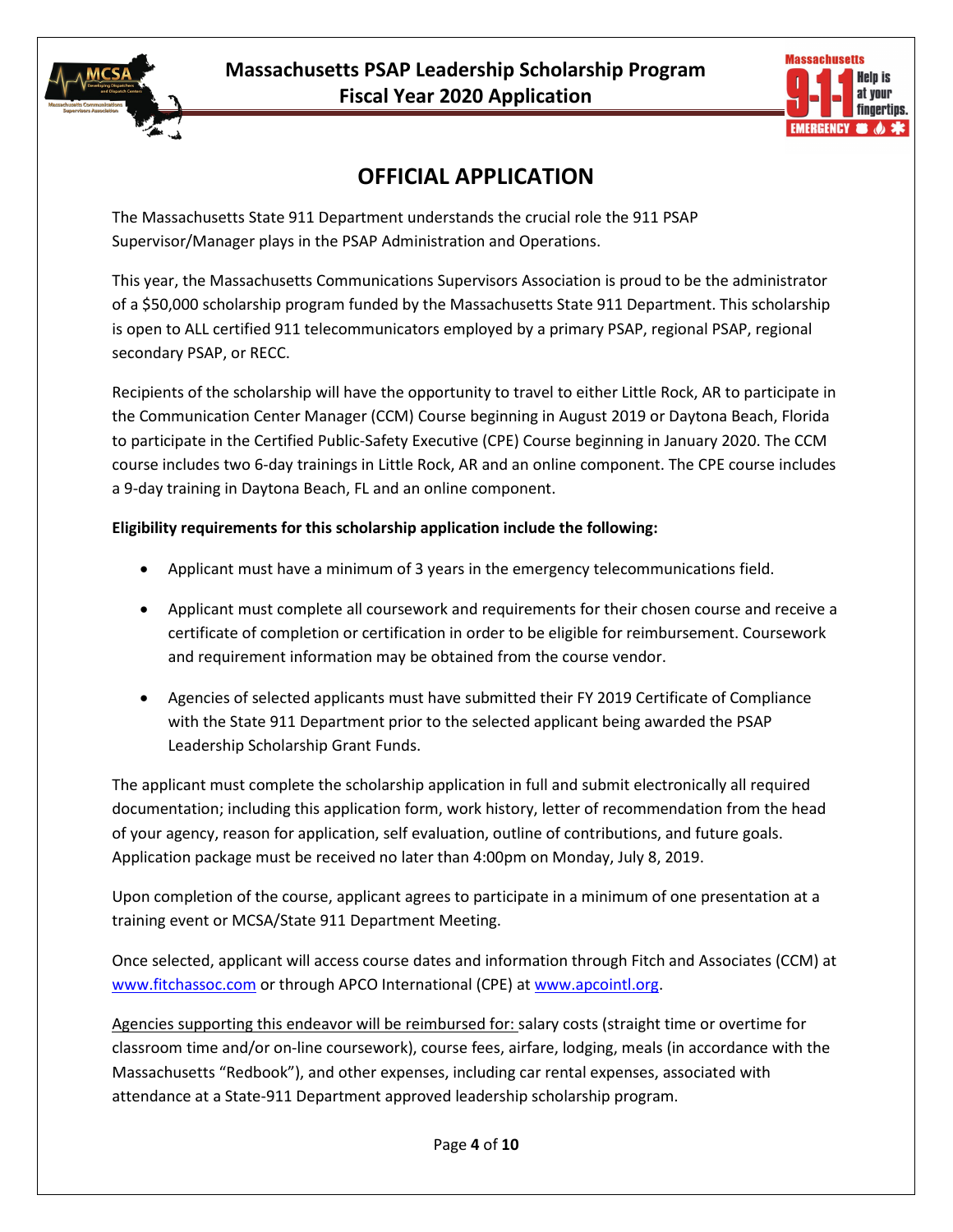



### **OFFICIAL APPLICATION**

### **All applications must be sent electronically and**

### **received no later than 4:00pm on Monday, July 8, 2019**

Please direct questions to the MCSA Scholarship Review Committee at comgrant@ma911.org.

#### **MCSA Scholarship Review Committee**

| <b>Operations Manager, Essex RECC</b><br>CCM Graduate 2014<br>Lee Ann Delp          |  |
|-------------------------------------------------------------------------------------|--|
| <b>CCM Graduate 2012</b><br><b>Erin Hastings</b><br>Executive Director, WESCOMM     |  |
| Training Supervisor, Cambridge ECD<br>Elizabeth Belmonte<br>CCM Graduate 2017       |  |
| <b>Charles Goodwin</b><br>Lead Dispatcher, Natick Police Dept.<br>CCM Graduate 2016 |  |
| Monna Wallace<br>Programs Director, MA State 911 Dept.                              |  |

Completed applications must be emailed to: comgrant@ma911.org.

A Certificate of Completion will be presented to participants that complete the entire course. In addition, participants will be honored at the following conferences:

- CCM Graduates: Recognized at the IAED Navigator Conference in Orlando, FL in 2020. The State 911 Department will support the expenses of a scholarship recipient to attend the Navigator Conference should that person be selected to receive the David Connolly CCM Leadership Award.
- CPE Graduates: Recognized at the APCO Conference in Orlando, FL in 2020.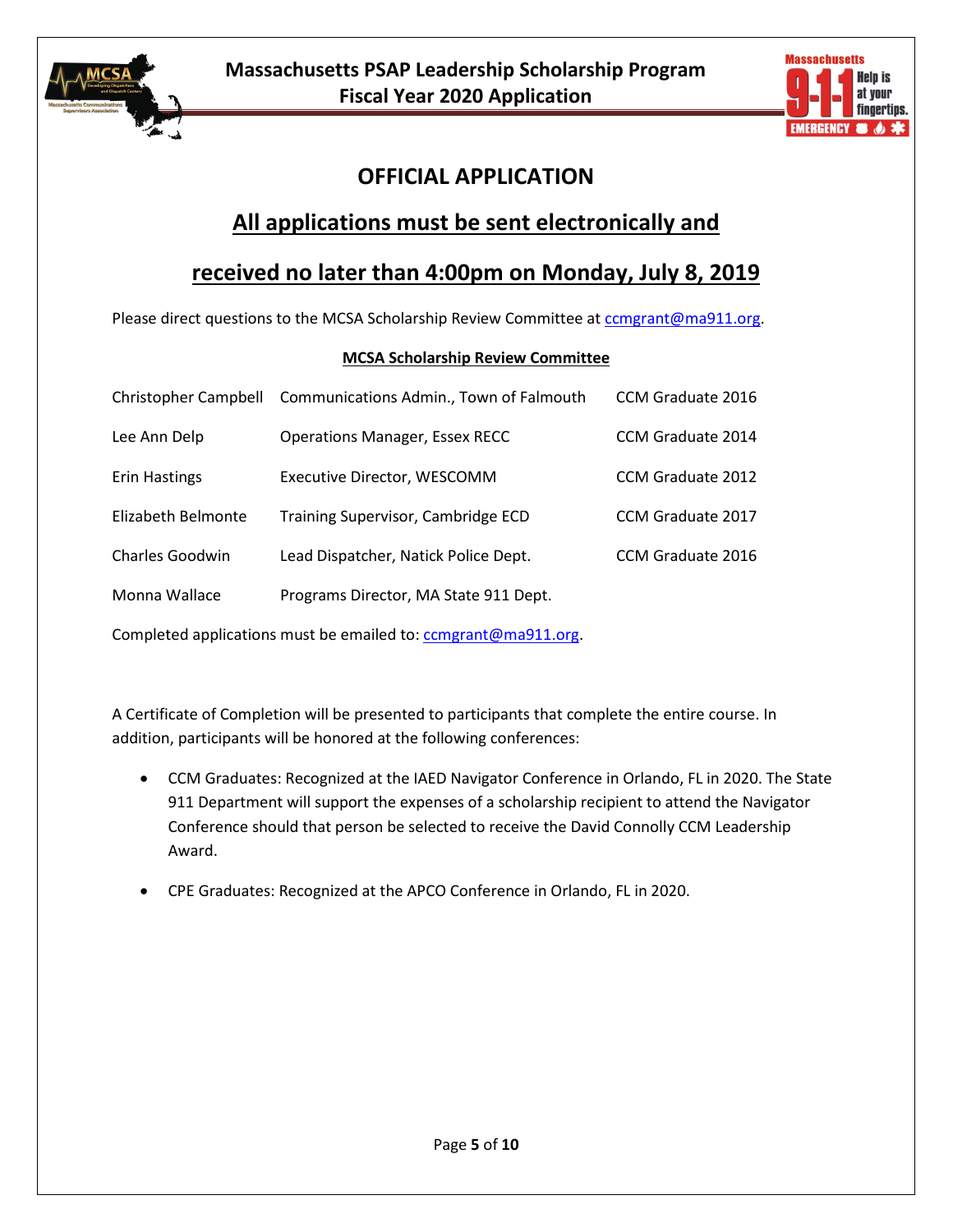



### **OFFICIAL APPLICATION**

*(Attach additional pages if needed)*

# **Section I - Applicant Information:**

| Work Telephone: (_______) ____________________Home/Cellular Telephone: (_______) __________________                                                                                                                         |  |  |  |  |
|-----------------------------------------------------------------------------------------------------------------------------------------------------------------------------------------------------------------------------|--|--|--|--|
|                                                                                                                                                                                                                             |  |  |  |  |
| Current Employer: All certified telecommunicators employed by a primary PSAP, regional PSAP,<br>regional secondary PSAP, or RECC are eligible to apply for funding under the PSAP Leadership<br><b>Scholarship Program.</b> |  |  |  |  |
|                                                                                                                                                                                                                             |  |  |  |  |
|                                                                                                                                                                                                                             |  |  |  |  |
|                                                                                                                                                                                                                             |  |  |  |  |
|                                                                                                                                                                                                                             |  |  |  |  |
|                                                                                                                                                                                                                             |  |  |  |  |
|                                                                                                                                                                                                                             |  |  |  |  |
|                                                                                                                                                                                                                             |  |  |  |  |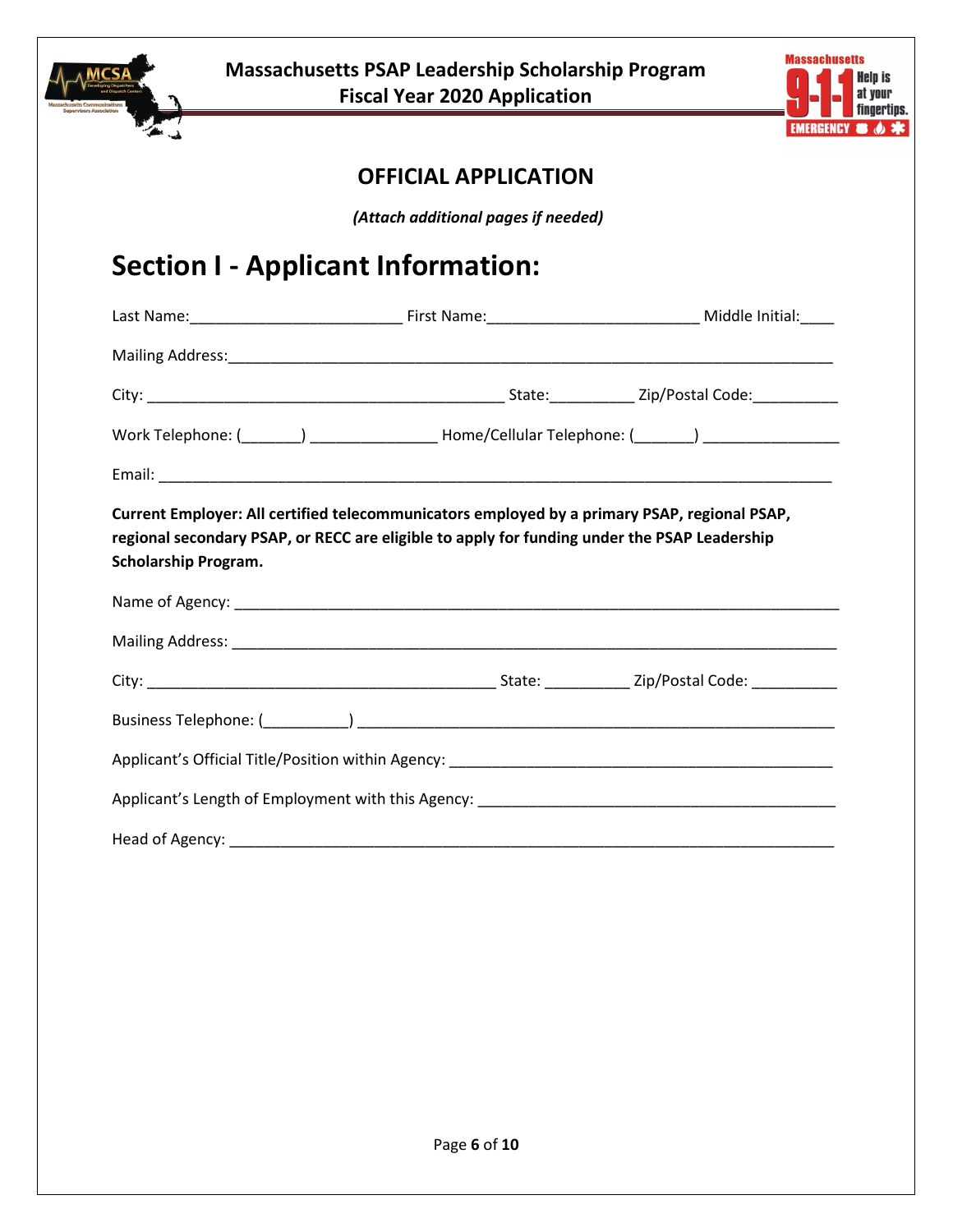



# **Section II – Resume/Work History:**

Please submit your employment history (or attach resume) outlining your experience in public safety. Please include agency names and addresses along with the length of employment at each. Please begin with the most recent work experience excluding current work.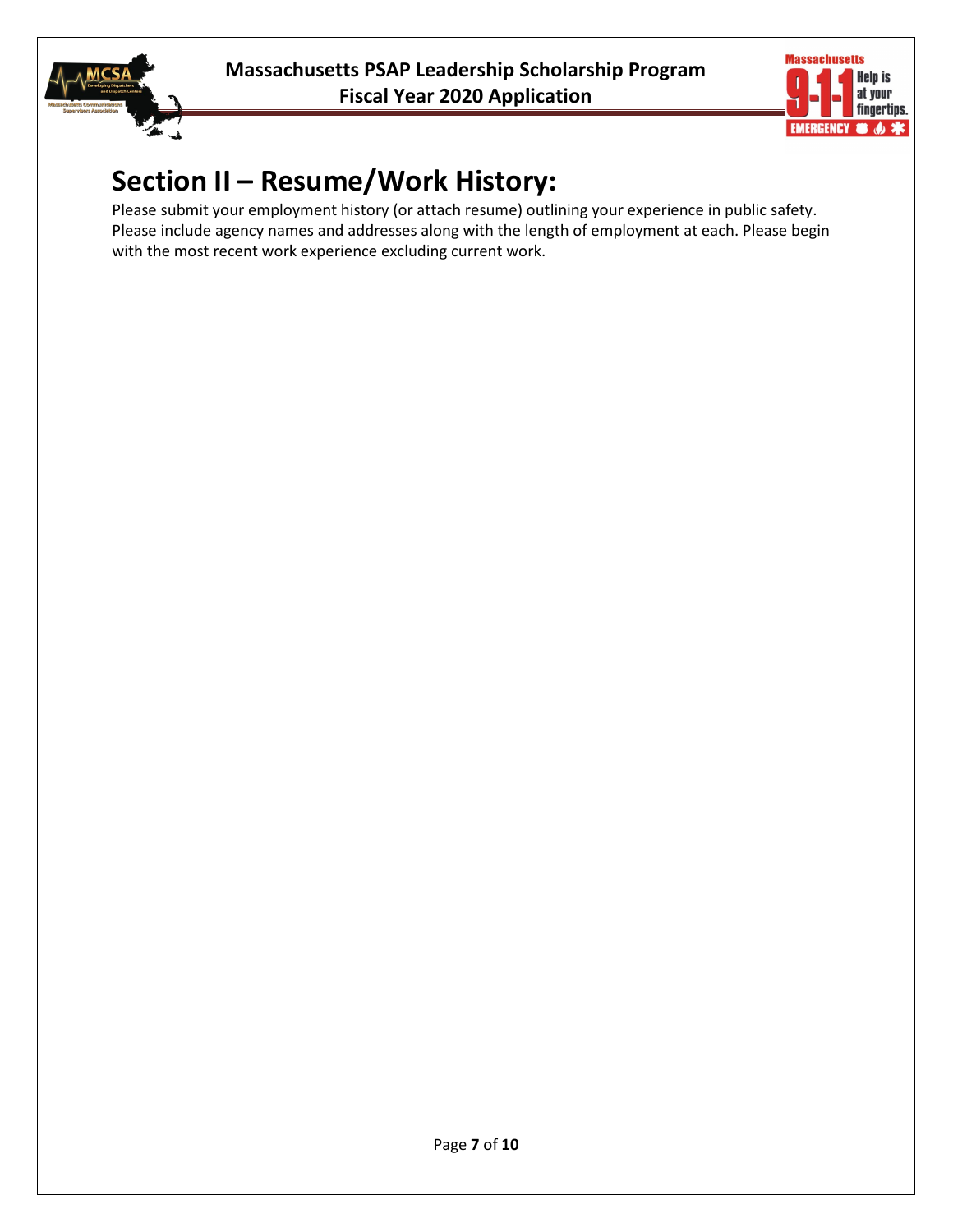



# **Section III – Letter of Recommendation:**

Please submit a letter of recommendation from the head of your agency indicating his/her support for your active participation in your chosen course. The letter should explicitly state that you have been given permission to participate in the various on-line activities as well as the on-site sessions as required by the chosen class.

*Both online and onsite sessions are required to be successfully completed in order to receive reimbursement under the PSAP Leadership Scholarship Program.* (Laptop with Wi-Fi, PDF Reader, and Office Productivity Suite are highly recommended but not required.)

# **Section IV – Reason for Application:**

Please describe in your own words (approximately 500 words) the reason you are applying for this scholarship.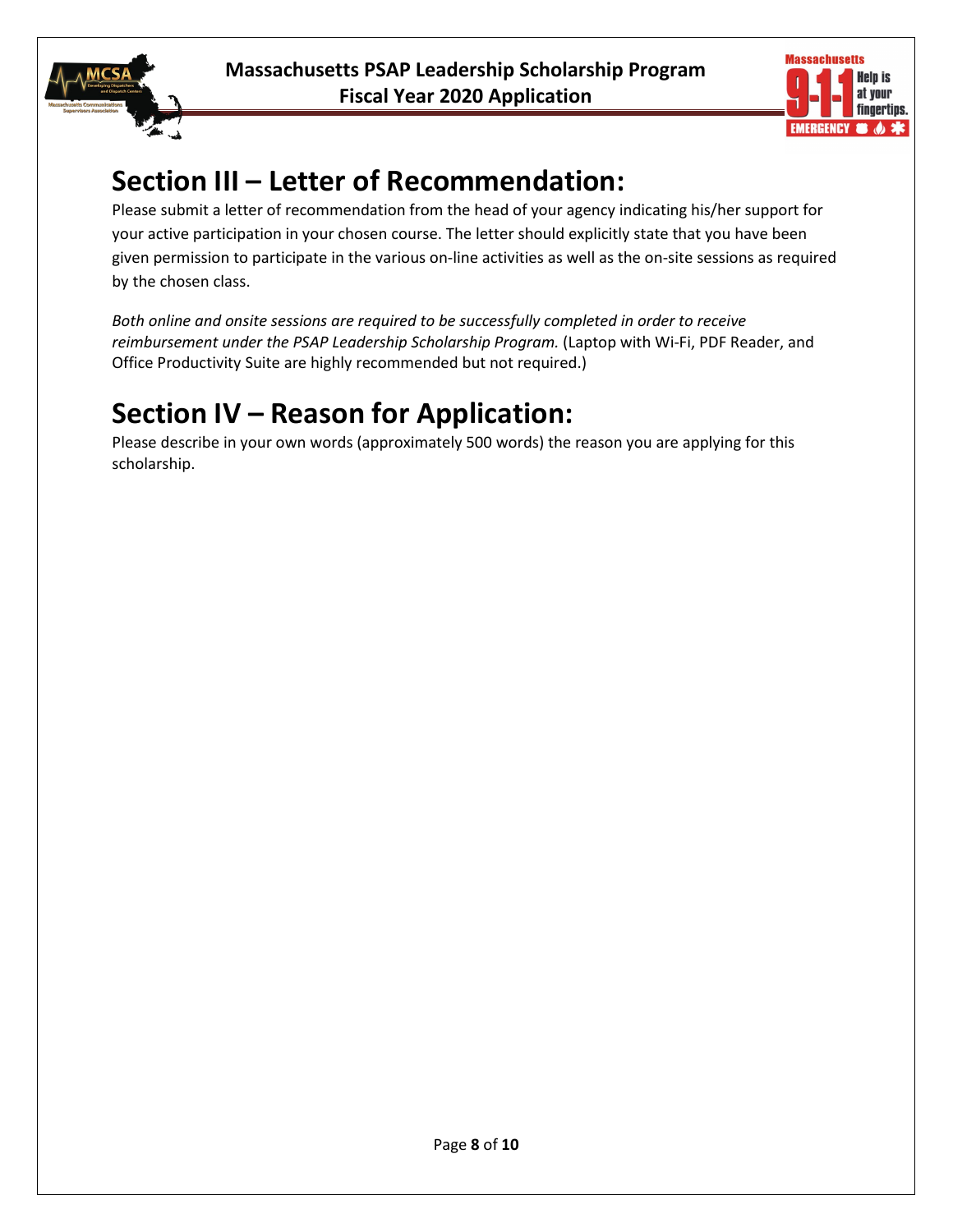



# **Section V – Self Evaluation:**

Describe in your own words your leadership traits and activities.